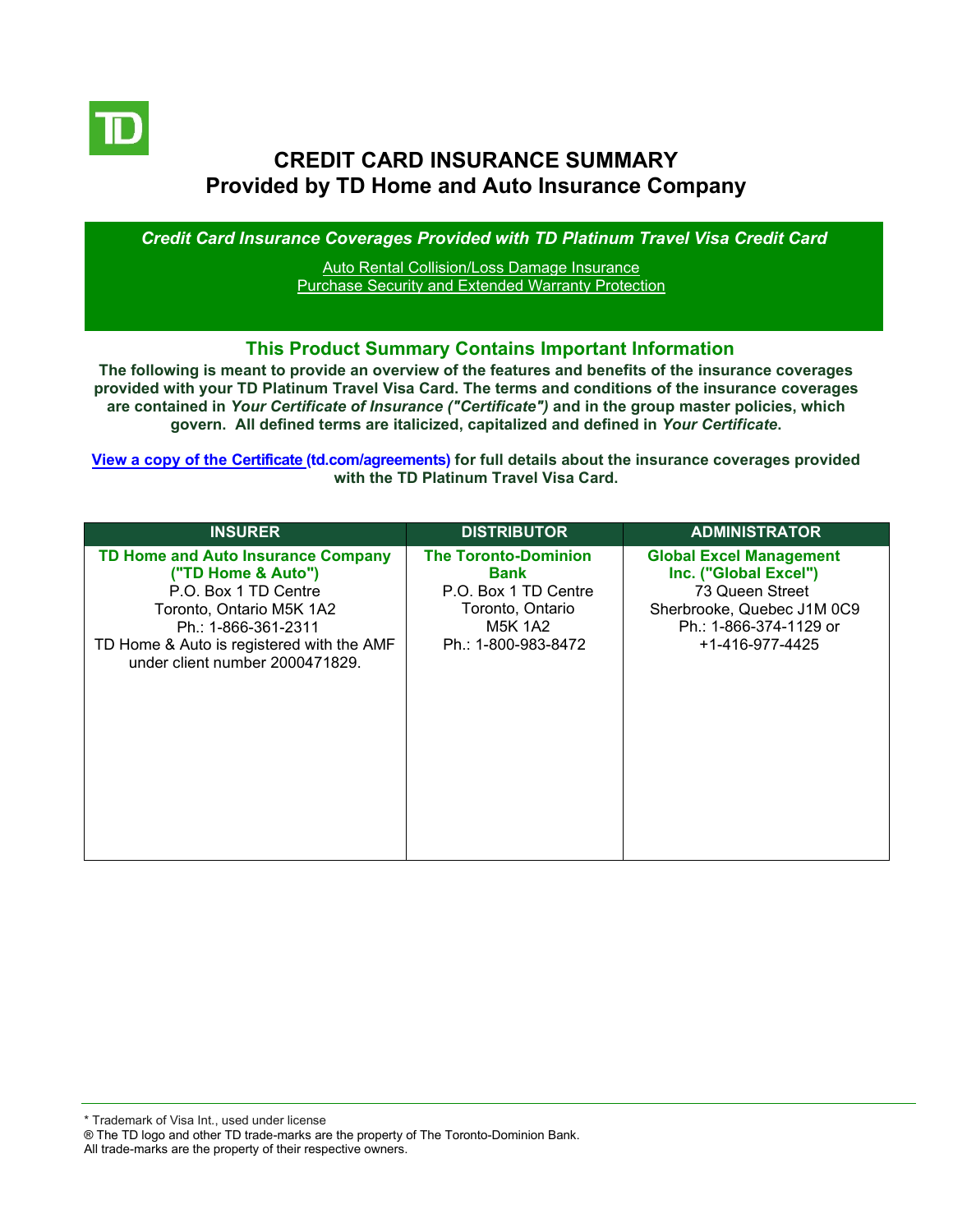

# **General Information You Need to Know**

The following is applicable to **all insurance coverages** provided with the TD Platinum Travel Visa Card, unless otherwise specified*:*



**Complaint Handling:** For information about our complaint processing policy and where a complaint may be filed, please visit our Customer Service & Problem Resolution page at: **<https://www.tdinsurance.com/customer-service/problem-resolution>**.



**Misrepresentation:** *You* must be accurate and complete in *Your* dealings with the *Insurer* at all times. The *Insurer* will not pay a claim if *You*, any person insured under *Your Certificate* or anyone acting on *Your* behalf makes a misrepresentation, attempts to deceive or mislead the *Insurer*, or makes a fraudulent, false or exaggerated statement or claim.



**Cancellation:** Insurance coverages are considered canceled on the date the credit card account is closed. If, at any time, *You* don't want these insurance coverages, *You* can decide not to use them or contact *Your* credit card provider to apply for a different credit card with alternative insurance coverages.



**Cost:** Your TD Platinum Travel Visa Card has an annual fee charged by your credit card provider. No additional fee will be charged for the insurance coverages provided with the TD Platinum Travel Visa Card.



**Claims:** *You* must report *Your* claim to *Our Administrator* by calling 1-866-374-1129 no later than the following time limits after the covered event(s) occurred:

- **Auto Rental Collision/Loss Damage Insurance** 
	- $\circ$  48 hours; refer to section 7 "In the Event of an Accident/Theft" for full details.
- **Purchase Security and Extended Warranty Protection**
	- o 45 days; refer to section 6 "How To Submit A Claim" for full details.

Once *We* have approved the claim, *We* will notify *You* and payment will be made within 60 days. If the claim has been denied, *We* will inform *You* of the claim denial reasons within 60 days. *You* can appeal the decision by submitting new information to *Our Administrator*. For complete details, please see the applicable claims section (as listed above) in *Your Certificate.*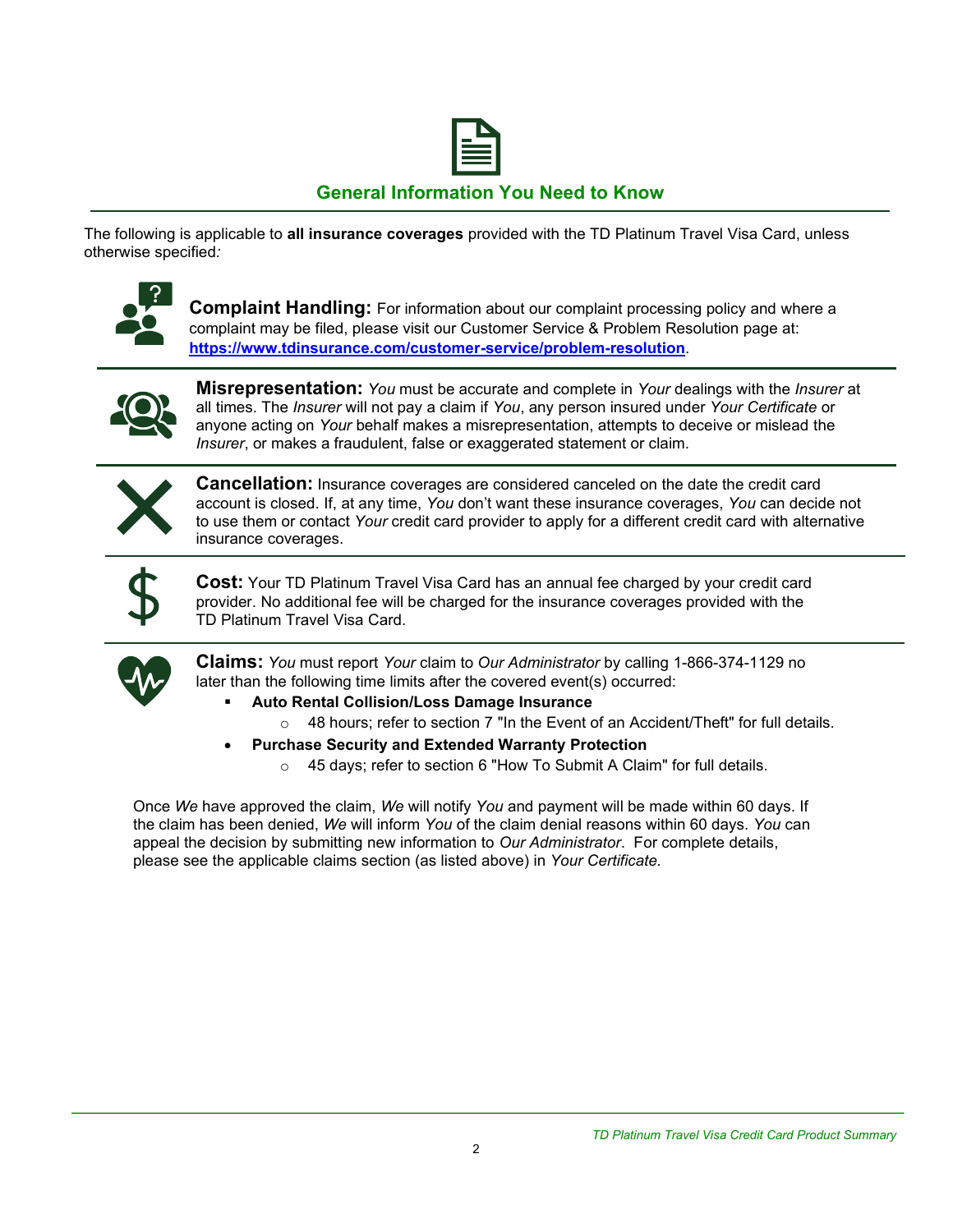# **General Information You Need to Know**

| Eligibility:                                                                  |                                                                                                                                                    |                                                                                                                                                                                                                                                                                                                            |
|-------------------------------------------------------------------------------|----------------------------------------------------------------------------------------------------------------------------------------------------|----------------------------------------------------------------------------------------------------------------------------------------------------------------------------------------------------------------------------------------------------------------------------------------------------------------------------|
| <b>Benefit</b>                                                                | Who is Eligible                                                                                                                                    | <b>Additional Eligibility Requirements</b>                                                                                                                                                                                                                                                                                 |
| <b>Auto Rental Collision/Loss</b><br>Damage Insurance                         | <b>Primary Cardholder or</b><br>Additional Cardholder who<br>presents themself in person at<br>the Rental Agency and signs<br>the rental contract. | The Cardholder must decline<br>٠<br>the Rental Agency's CDW or<br>its equivalent<br>The Cardholder takes<br>٠<br>possession of the rental<br>vehicle and complies with the<br>terms of the rental vehicle<br>policy<br>The Cardholder must be a<br>resident of Canada<br>The credit card must be in<br>٠<br>good standing. |
| <b>Purchase Security and</b><br><b>Extended Warranty</b><br><b>Protection</b> | <b>Primary Cardholder</b><br><b>Additional Cardholder</b>                                                                                          | Purchase(s) made by the<br>$\blacksquare$<br>Account Holder(s) (Exclusions<br>Apply).<br>The credit card must be in<br>good standing; and<br>The Account Holder must be<br>a resident of Canada.                                                                                                                           |

**Note:** For full details, please see the "Eligibility" section and/or the definition of "*Insured Person*" in each *Certificate*.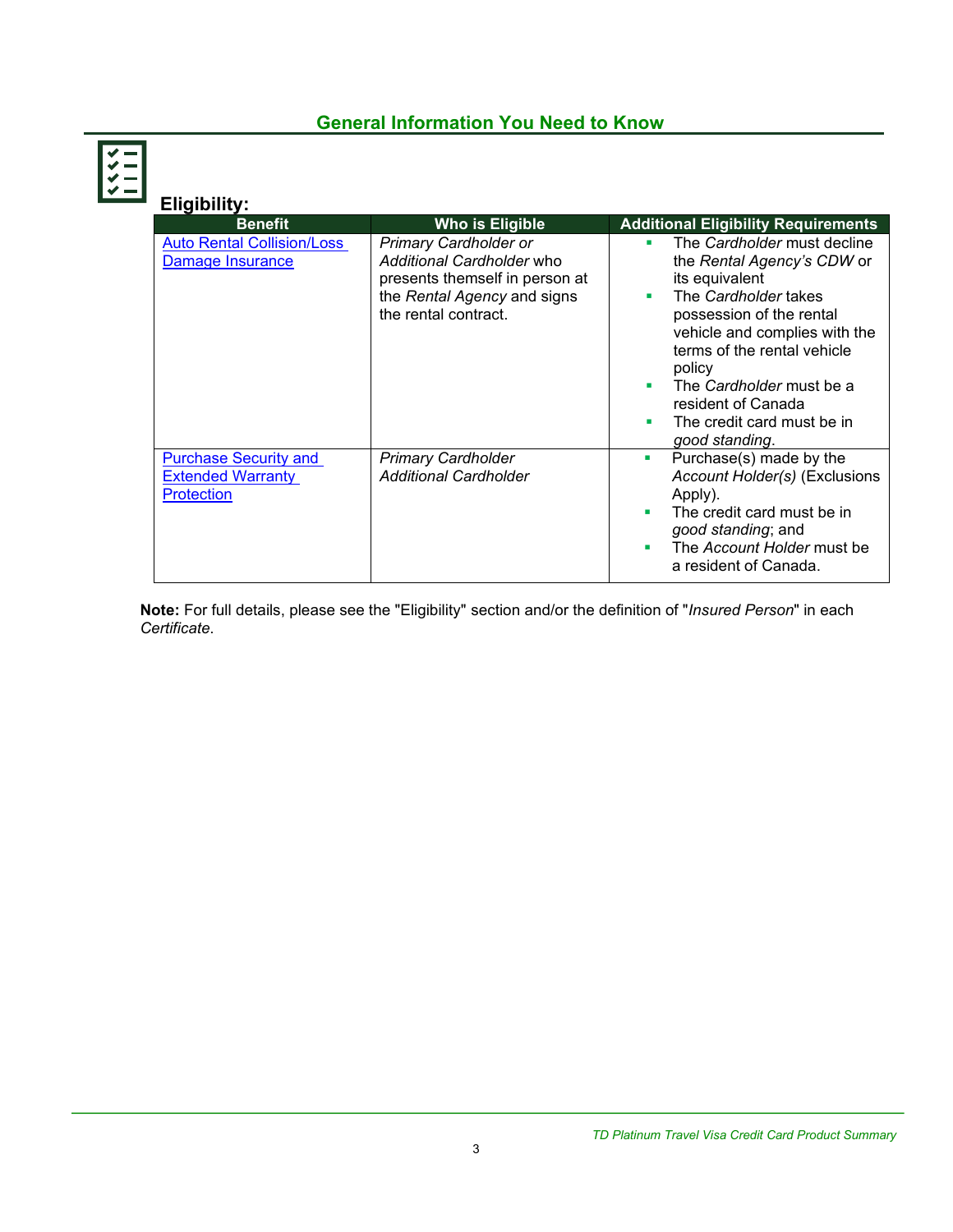<span id="page-3-0"></span>

# **Auto Rental Collision/Loss Damage Insurance**

*Issued by TD Home & Auto under Group Policy Number TDV092010 (the "Policy") to The Toronto-Dominion Bank (the "Policyholder"). Global Excel provides Claims and Assistance services under the Group Policy.*

### **What is included in this coverage?**

Auto Rental Collision / Loss Damage Insurance provides replacement and/or repair coverage for a rental vehicle.

#### **What are the benefits?**

| <b>Benefit</b>                            | <b>Maximum Benefit Payable</b>                                                                                                                    |
|-------------------------------------------|---------------------------------------------------------------------------------------------------------------------------------------------------|
| Rental<br><b>Collision/Loss</b><br>Damage | Coverage for up to 48 consecutive days for loss, damage or theft of an<br>eligible rental vehicle (MSRP of rental vehicle cannot exceed \$65,000) |

**Note:** The rental agency's Collision Damage Waiver must be declined and the full cost of the rental vehicle must be paid for using your TD Credit Card.

### **What are the limitations and exclusions?**

This insurance contains limitations and exclusions. For example, the following vehicles will not be covered:

- Van/cargo vans
- **■** Truck/pickup truck
- Off road vehicle
- Motorcycle
- **Exotic vehicles (e.g. Aston Martin, Lotus, etc.)**
- Antique vehicles

Additionally, coverage will not be provided with loss arising from:

- Third party liability
- **•** Personal injury
- **•** Driving the rental vehicle while intoxicated
- Dishonest, fraudulent, or criminal act being committed by the *Insured person*
- Wear and tear of the rental vehicle
- **•** Operation of the rental vehicle in violation of the terms of the rental agreement

For complete details, please see section 5 "Limitations and Exclusions" in *Your Certificate.*